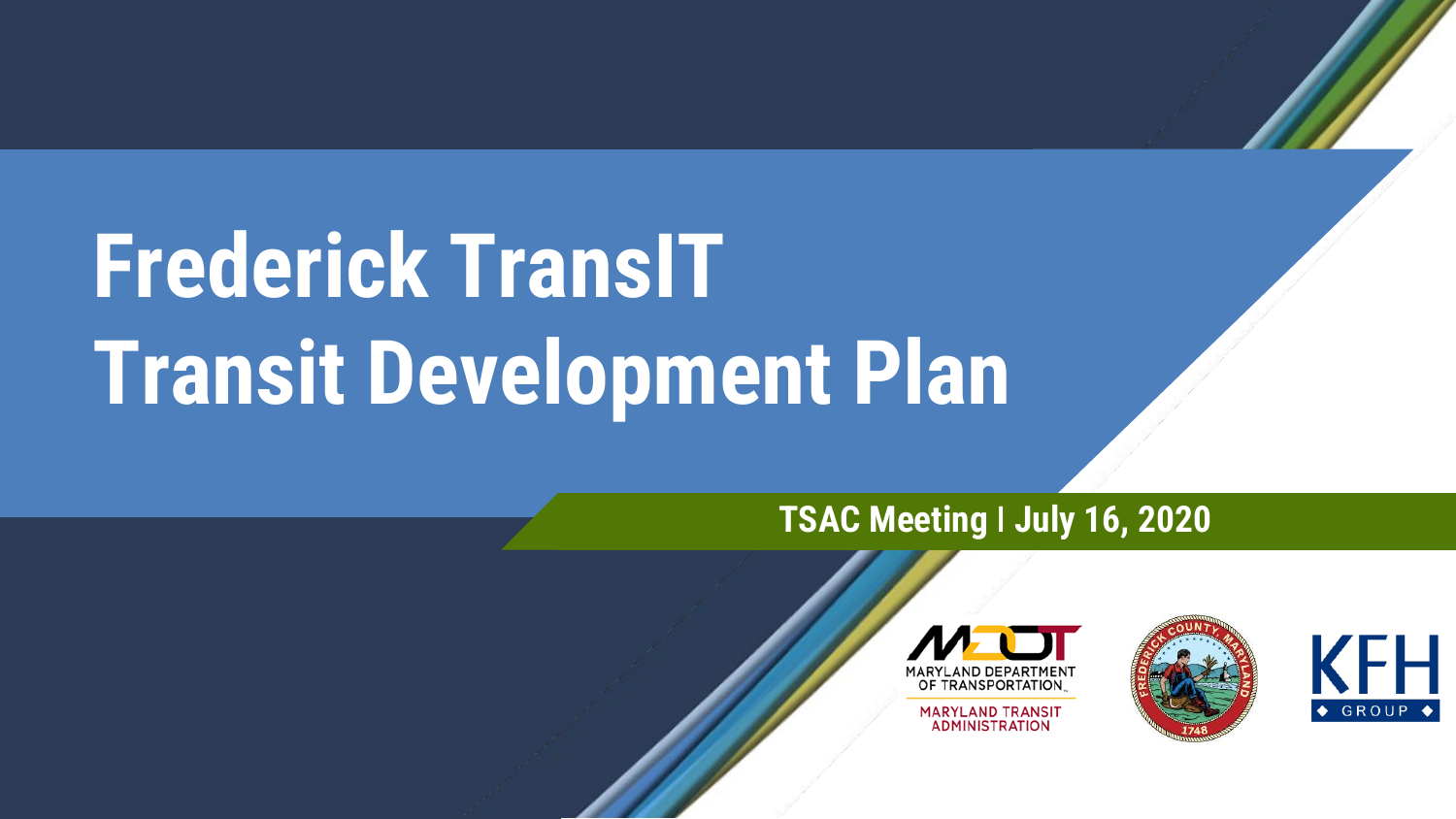#### **Today's Focus**

Review of Service Alternatives

**Basic Goal** 

**■ How alternatives were developed** 

**■ Example of an option being explored** 

Next Steps: Preparation of the Draft TDP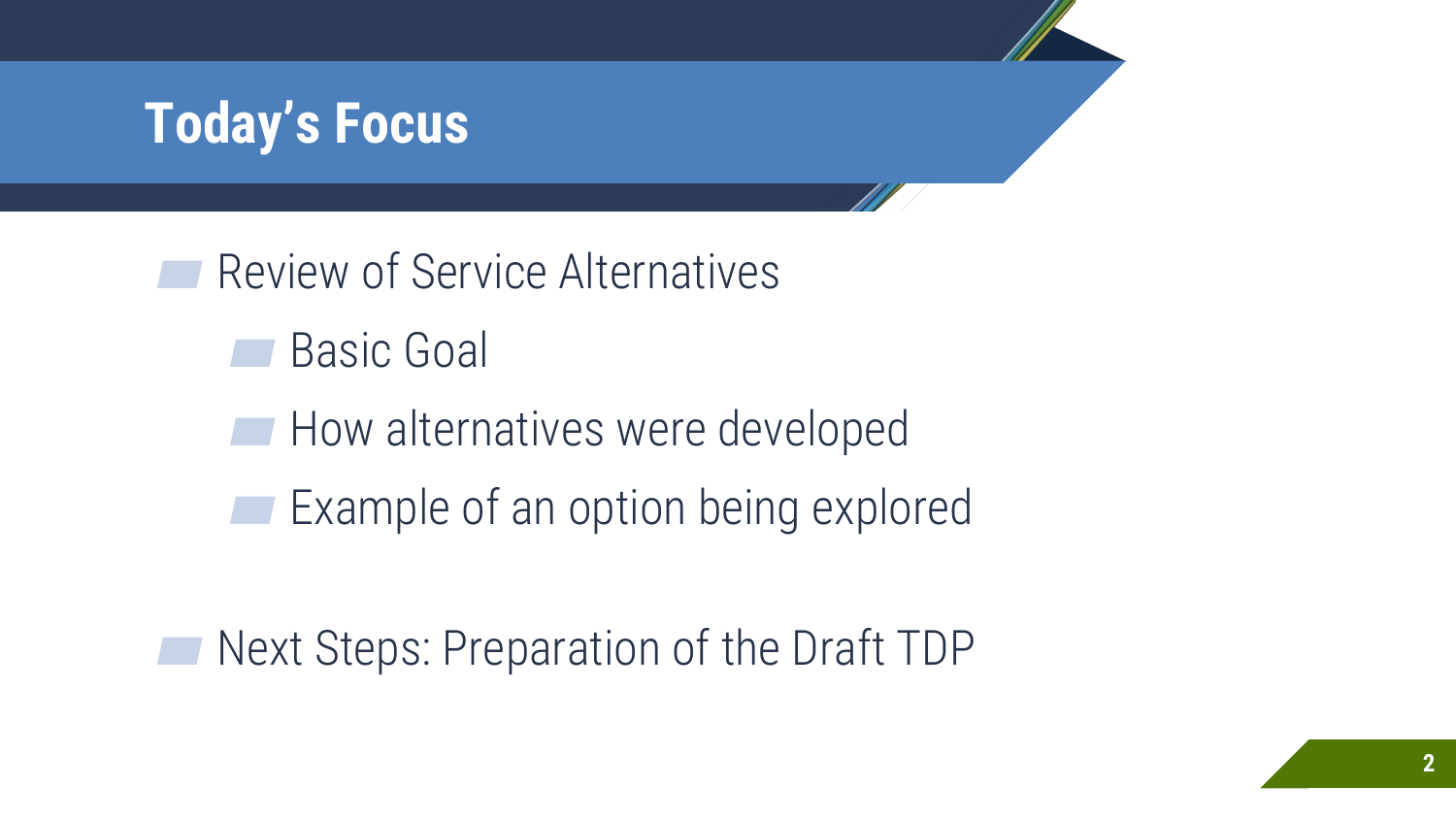#### **Basic Goal of Alternatives**

- Maintain and improve coverage to:
	- $\triangleright$  Residential areas
	- $ightharpoonright$  Key destinations
- ▰ Improve transit "attractiveness"
	- $\triangleright$  Reducing the need for customers to transfer and allowing more "one-seat" rides
	- $\triangleright$  Shortening travel time for customers
	- $\triangleright$  Decreasing headways (the time between buses heading in the same direction)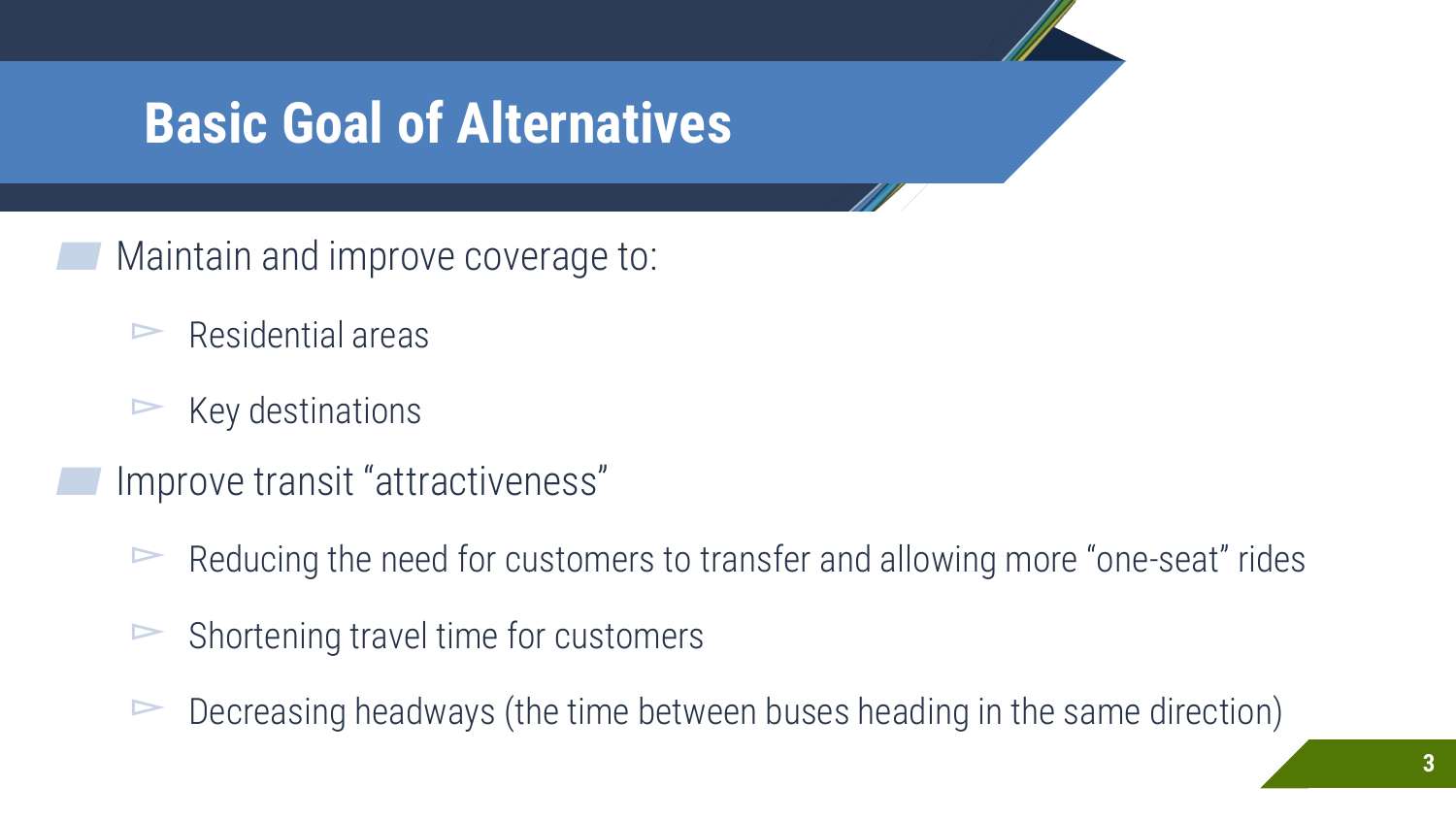#### **Alternatives Attempted to Address**

- Revisions or modifications to existing services to ensure achievement of MDOT MTA's performance standards
- ▰ Alterations to existing services in response to changes in population, and/or business development
- Feasibility of expanded or possible new service in under- or un-served areas
- Possible service expansion to major employment, medical, educational, and commercial destinations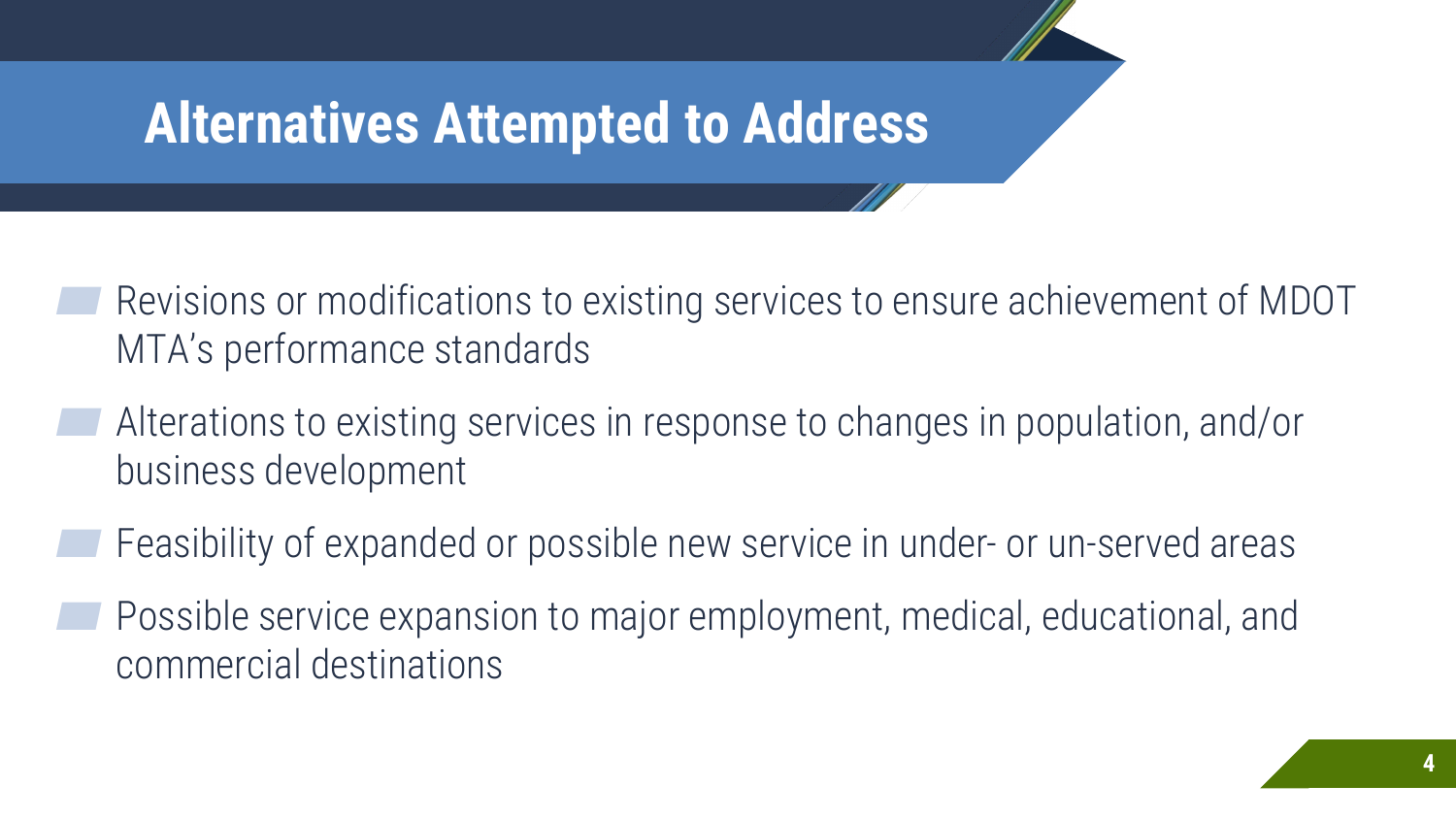### **Needs – Development of Alternatives**

- Based on:
	- $\triangleright$  Gaps in current service
	- $\triangleright$  Data analysis
	- $\triangleright$  Input from riders
	- $\triangleright$  Input from residents
	- $\triangleright$  Stakeholder interviews
	- $\blacktriangleright$  Frederick TransIT staff
	- $\triangleright$  Census data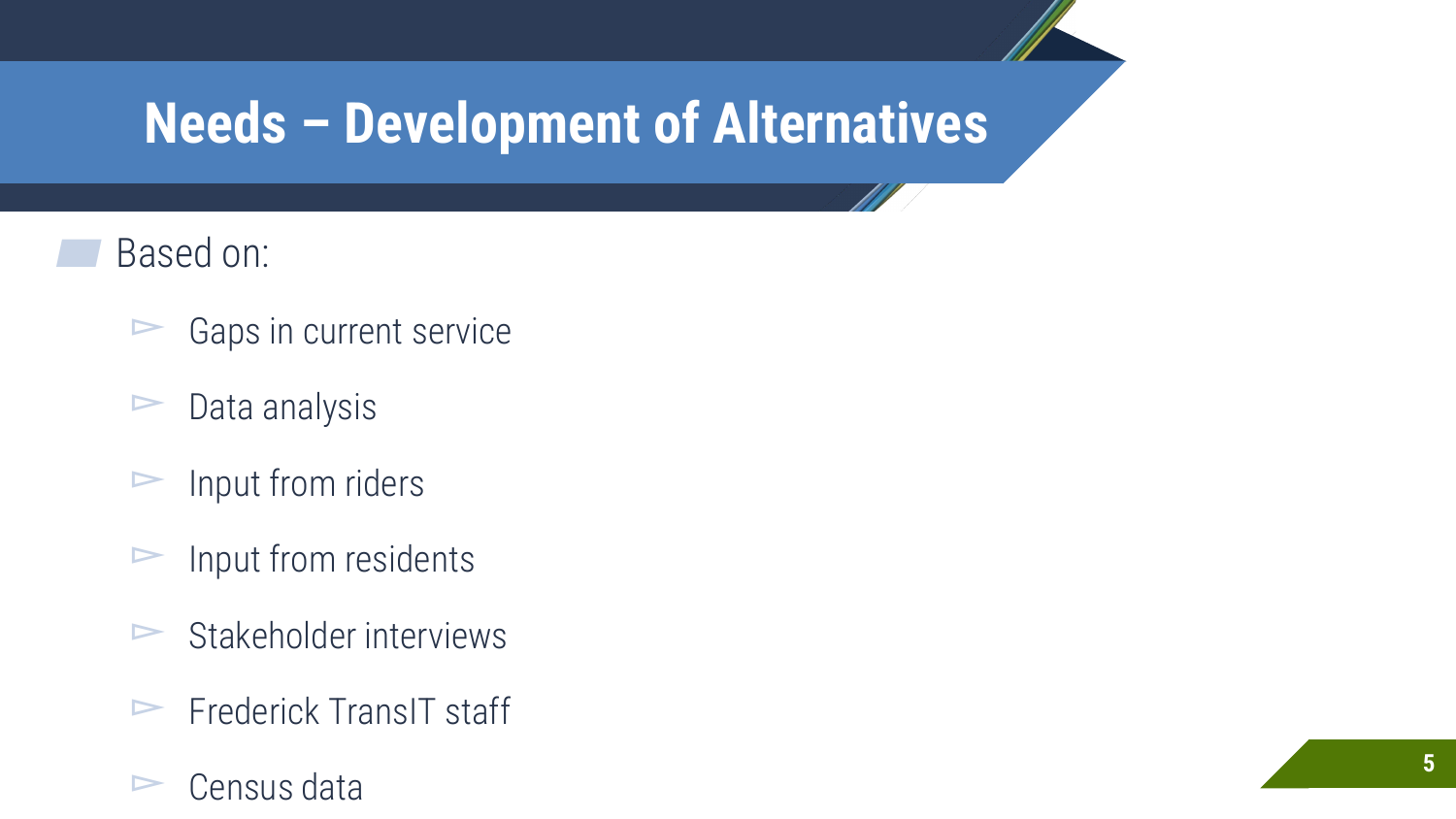#### **Alternative Analysis Includes**

- A summary of the service alternative,
- Potential advantages and disadvantages,
- Likely ridership impacts, and
- An estimate of the operating and capital costs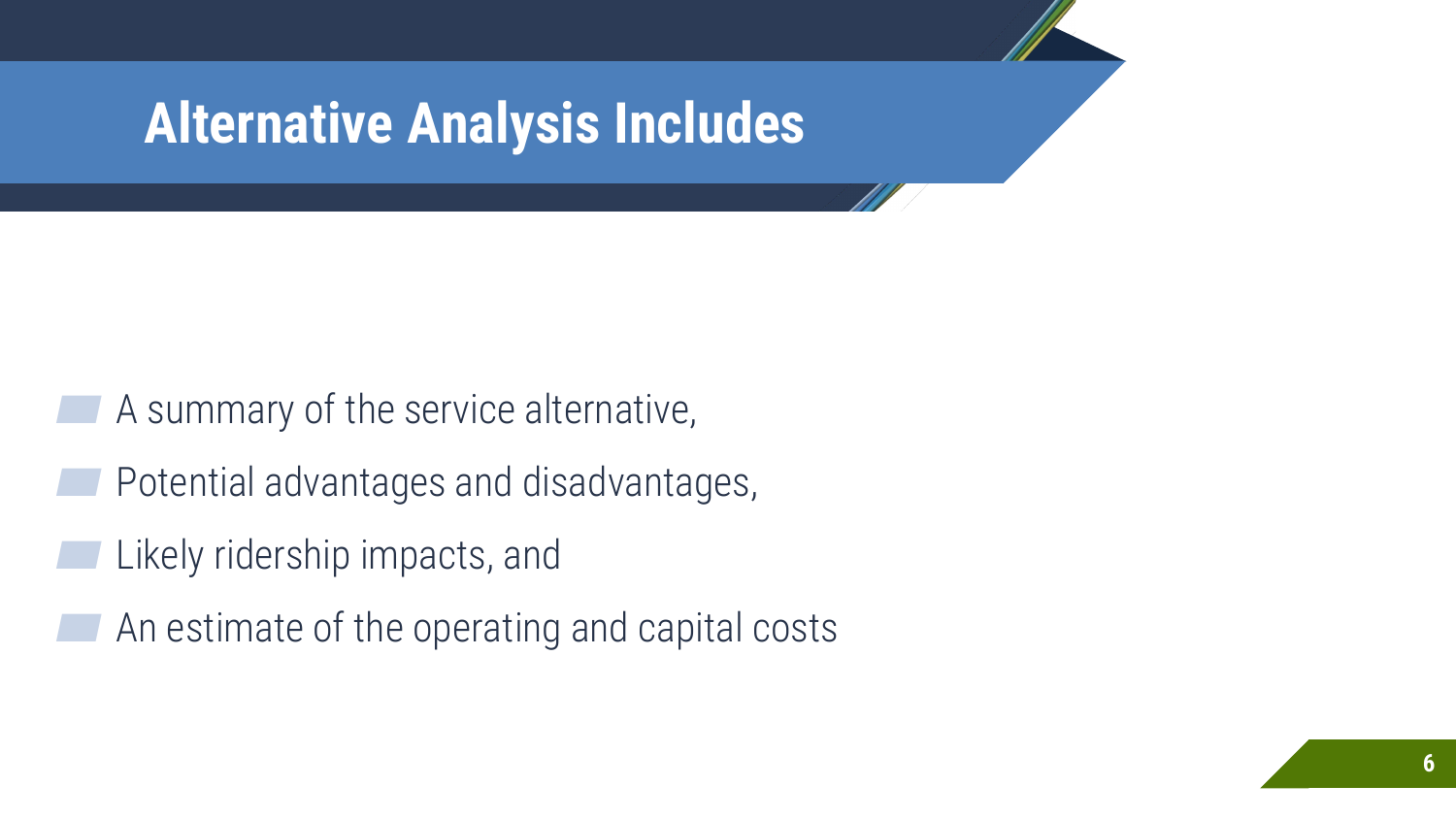#### **Alternatives Review Focus**

- County-wide route and schedule analysis
- New service concepts: Microtransit
- More frequent service
- Later evening hours
- Sunday service
- Due to changing needs and funding uncertainty, alternatives are presented as:
	- ▻ Short-term (cost neutral or nominal costs)
	- Mid-term ▻ Long-term (also priorities, but may require more resources than feasible within the next few years)

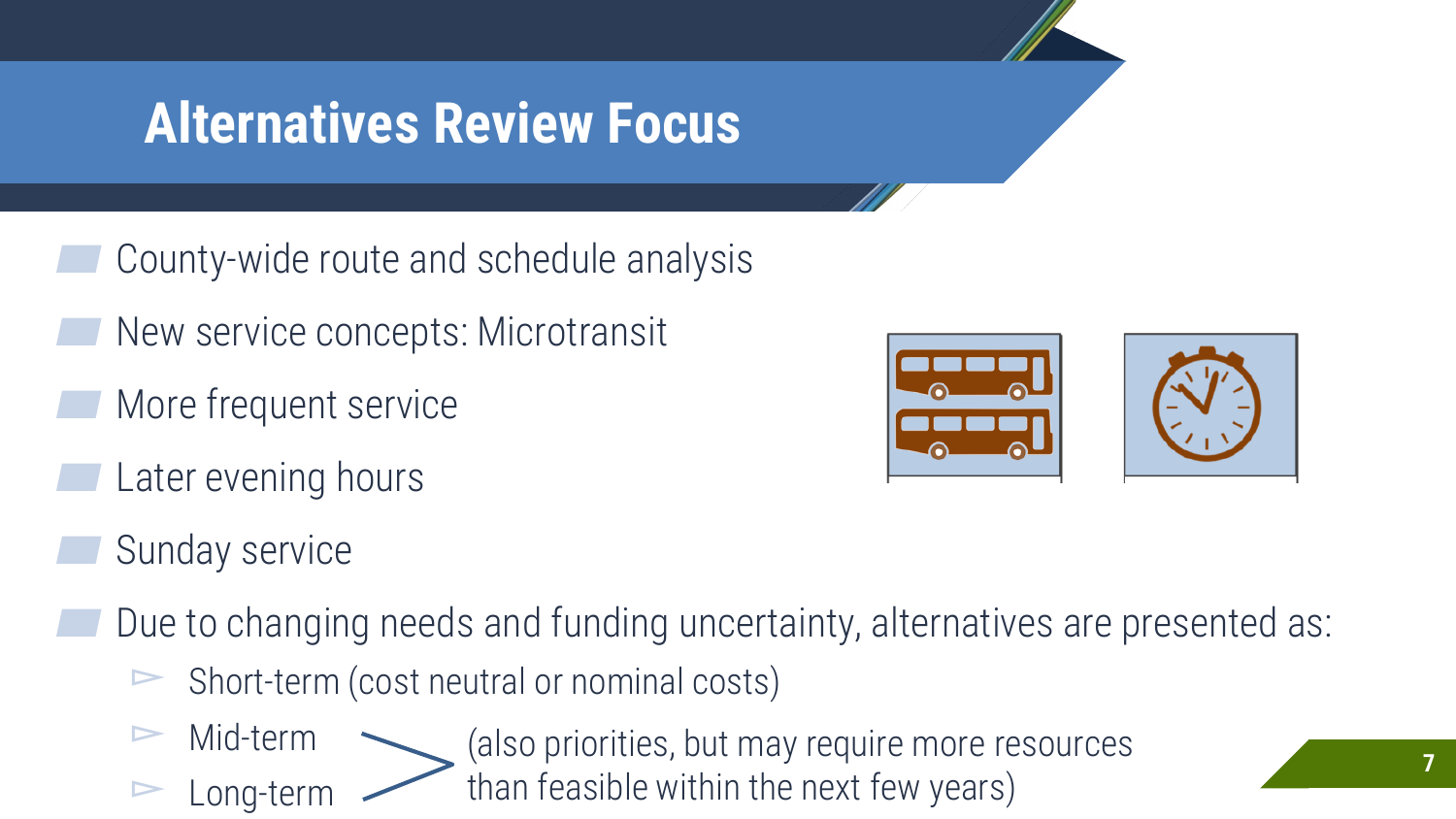#### **Alternative Example – Route 50/51**



Connector Route 50 & 51 Route Alternative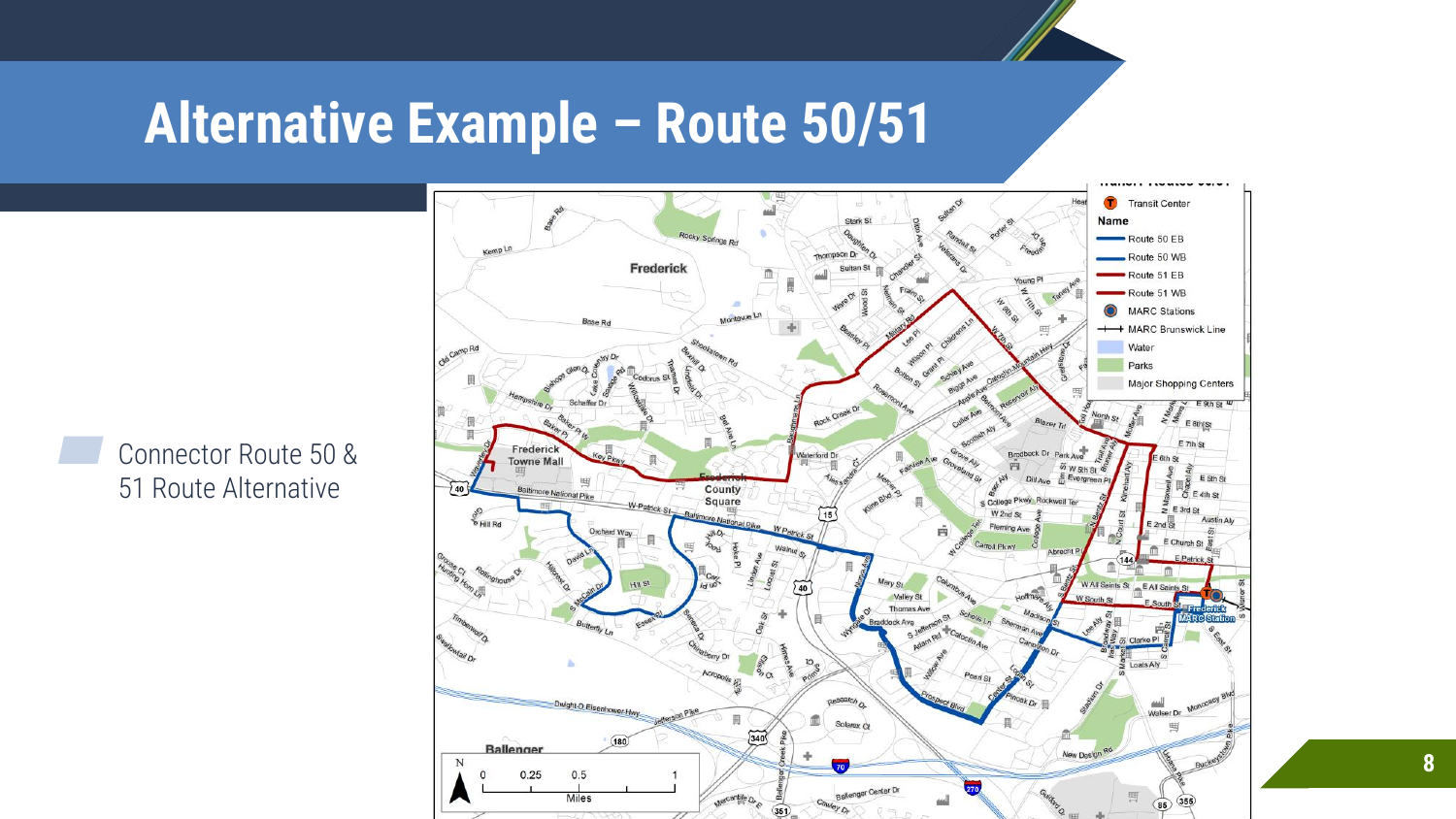## **Microtransit**

- ▰ Potential transition of shuttles into pilot microtransit service
	- ▰ East Frederick Shuttle
	- 85 Shuttle
	- Route 80 (Northwest Frederick)
	- ▰ Route 65 (Walkersville)

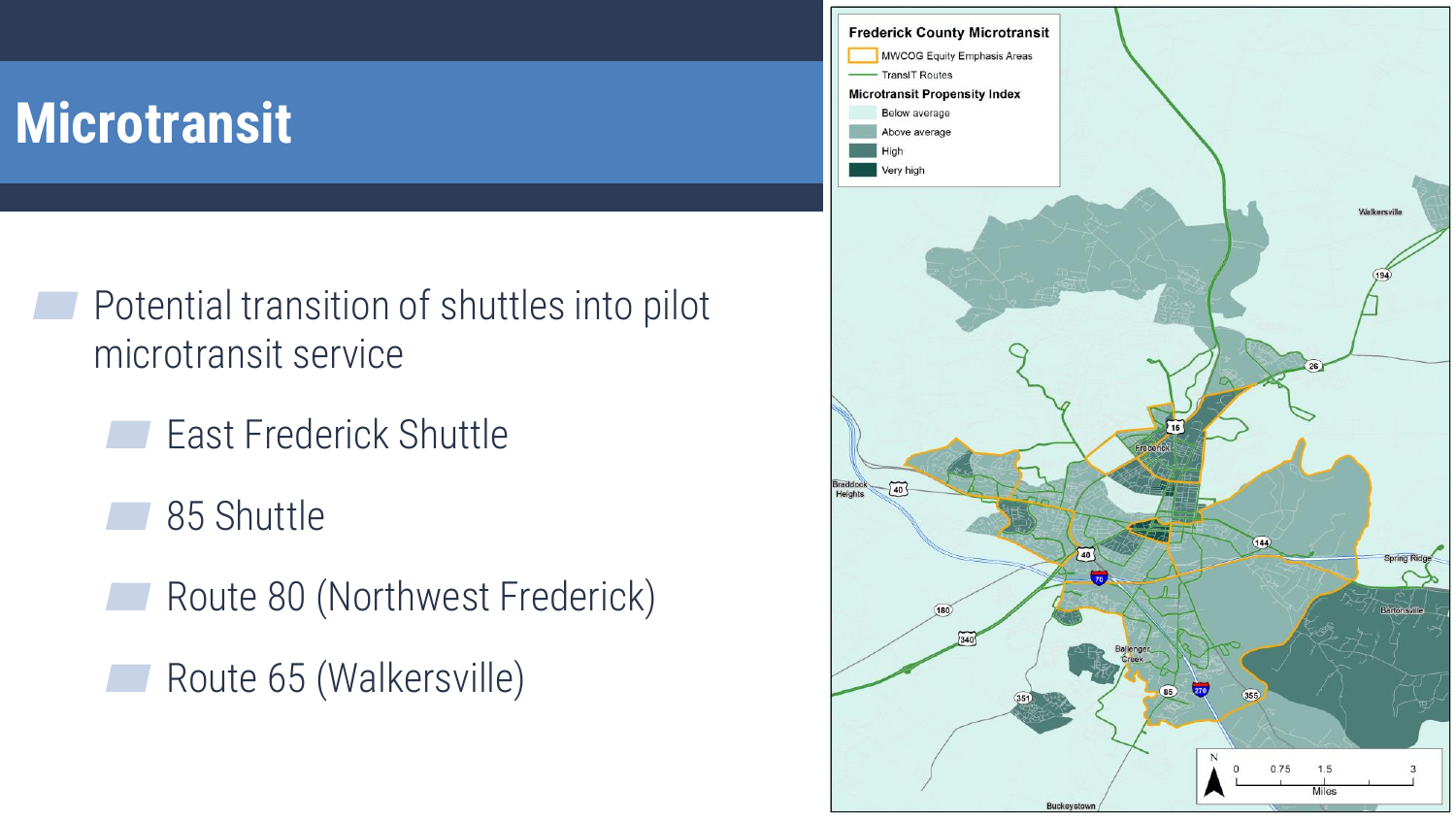#### **Looking Forward: Draft Plan**

Previous TDP included the following alternatives that have yet to be implemented:

- Extending service hours
- Implementing Sunday service
	- Expanded hours and capacity on Transit Plus
- New service concepts: Microtransit
	- ▰ A technology-based transit service that uses mobile applications to provide one seat rides within a designated service area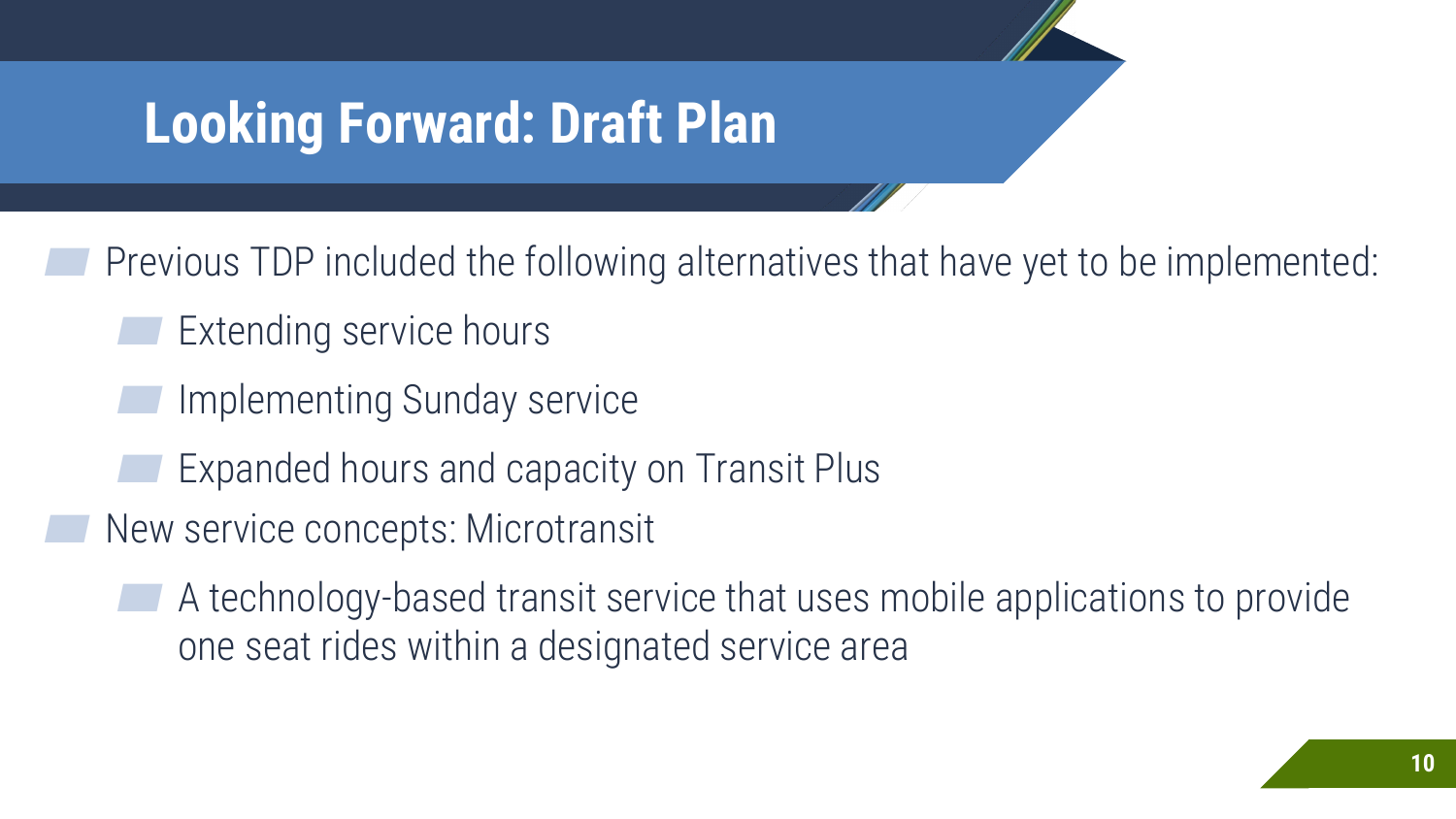### **Next Steps**

- ▰ Finalize the Draft Plan
	- Service Plan
	- **Title VI Analysis**
	- Implementation Schedule
	- Other Recommendations
	- ▰ Financial Plan for Operations
	- ▰ Capital Plan Financial Plan for Capital
	- Other Capital Expenses and Funding Sources
	- Benefits of the Transit Plan **11 11**